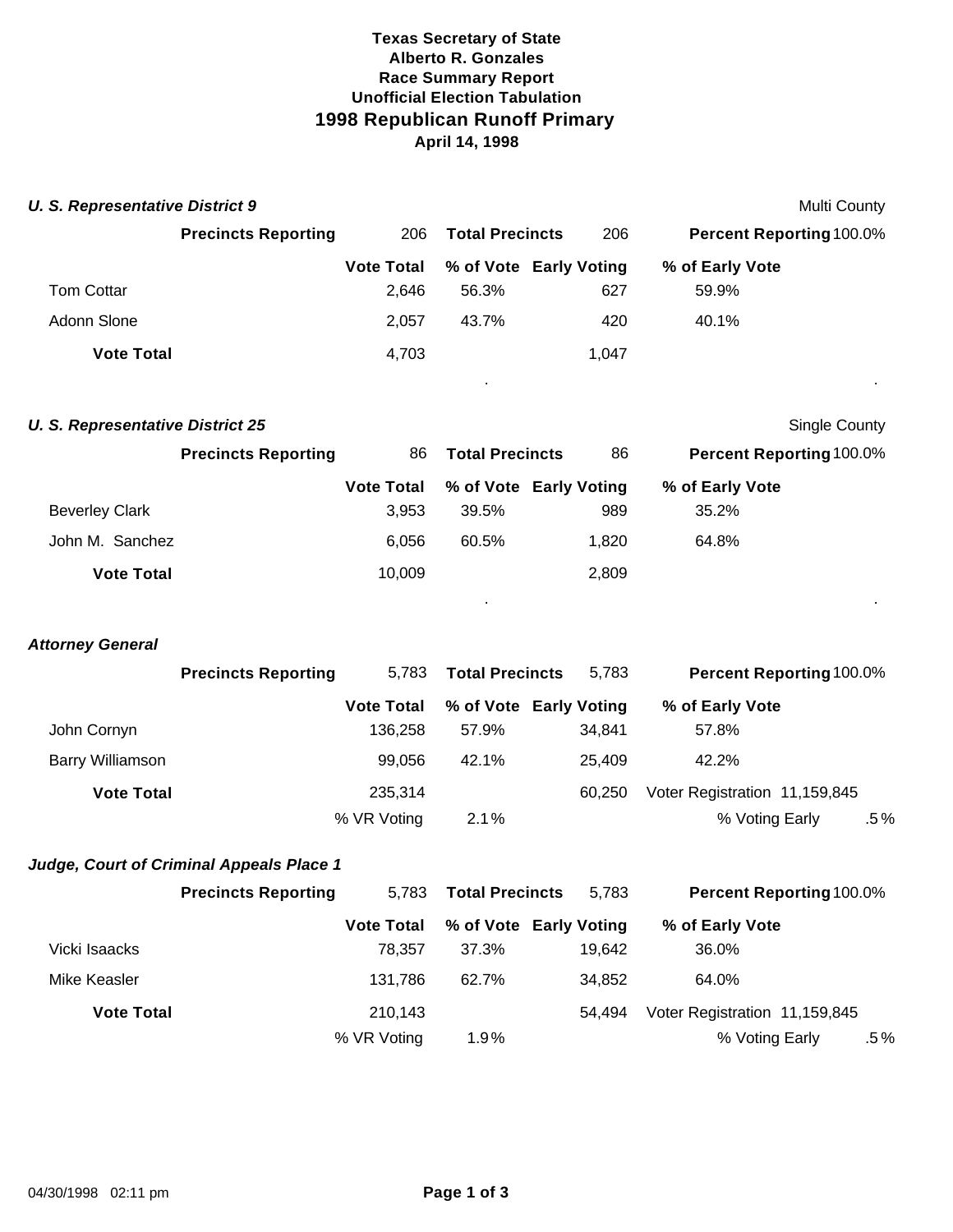## **Texas Secretary of State Alberto R. Gonzales Race Summary Report Unofficial Election Tabulation 1998 Republican Runoff Primary April 14, 1998**

|                                         | Judge, Court of Criminal Appeals Place 2 |                              |                                 |        |                               |                          |
|-----------------------------------------|------------------------------------------|------------------------------|---------------------------------|--------|-------------------------------|--------------------------|
| <b>Precincts Reporting</b>              |                                          | 5,783                        | <b>Total Precincts</b>          | 5,783  |                               | Percent Reporting 100.0% |
| Harvey Hudson                           |                                          | <b>Vote Total</b><br>101,478 | % of Vote Early Voting<br>48.9% | 26,509 | % of Early Vote<br>49.1%      |                          |
| Cheryl Johnson                          |                                          | 106,124                      | 51.1%                           | 27,507 | 50.9%                         |                          |
| <b>Vote Total</b>                       |                                          | 207,602                      |                                 | 54,016 | Voter Registration 11,159,845 |                          |
|                                         |                                          | % VR Voting                  | 1.9%                            |        | % Voting Early                | $.5\%$                   |
| <b>State Representative District 16</b> |                                          |                              |                                 |        |                               | Single County            |
|                                         | <b>Precincts Reporting</b>               | 43                           | <b>Total Precincts</b>          | 43     |                               | Percent Reporting 100.0% |
| Ruben Hope                              |                                          | <b>Vote Total</b><br>4,830   | % of Vote Early Voting<br>58.0% | 1,583  | % of Early Vote<br>65.6%      |                          |
| Real "Ray" Provencher                   |                                          | 3,492                        | 42.0%                           | 831    | 34.4%                         |                          |
| <b>Vote Total</b>                       |                                          | 8,322                        |                                 | 2,414  |                               |                          |
|                                         |                                          |                              |                                 |        |                               |                          |
| <b>State Representative District 51</b> |                                          |                              |                                 |        |                               | <b>Single County</b>     |
|                                         | <b>Precincts Reporting</b>               | 38                           | <b>Total Precincts</b>          | 38     |                               | Percent Reporting 100.0% |
| <b>Fred Ebner</b>                       |                                          | <b>Vote Total</b><br>363     | % of Vote Early Voting<br>59.0% | 121    | % of Early Vote<br>62.7%      |                          |
| Roger Settler                           |                                          | 252                          | 41.0%                           | 72     | 37.3%                         |                          |
| <b>Vote Total</b>                       |                                          | 615                          |                                 | 193    |                               |                          |
| <b>State Representative District 64</b> |                                          |                              |                                 |        |                               | Single County            |
|                                         | <b>Precincts Reporting</b>               | 49                           | <b>Total Precincts</b>          | 49     |                               | Percent Reporting 100.0% |
|                                         |                                          | <b>Vote Total</b>            | % of Vote Early Voting          |        | % of Early Vote               |                          |
| Ronny Crownover                         |                                          | 2,700                        | 59.2%                           | 688    | 53.3%                         |                          |
| Donna Morris                            |                                          | 1,859                        | 40.8%                           | 604    | 46.7%                         |                          |
| <b>Vote Total</b>                       |                                          | 4,559                        |                                 | 1,292  |                               |                          |
|                                         |                                          |                              |                                 |        |                               |                          |